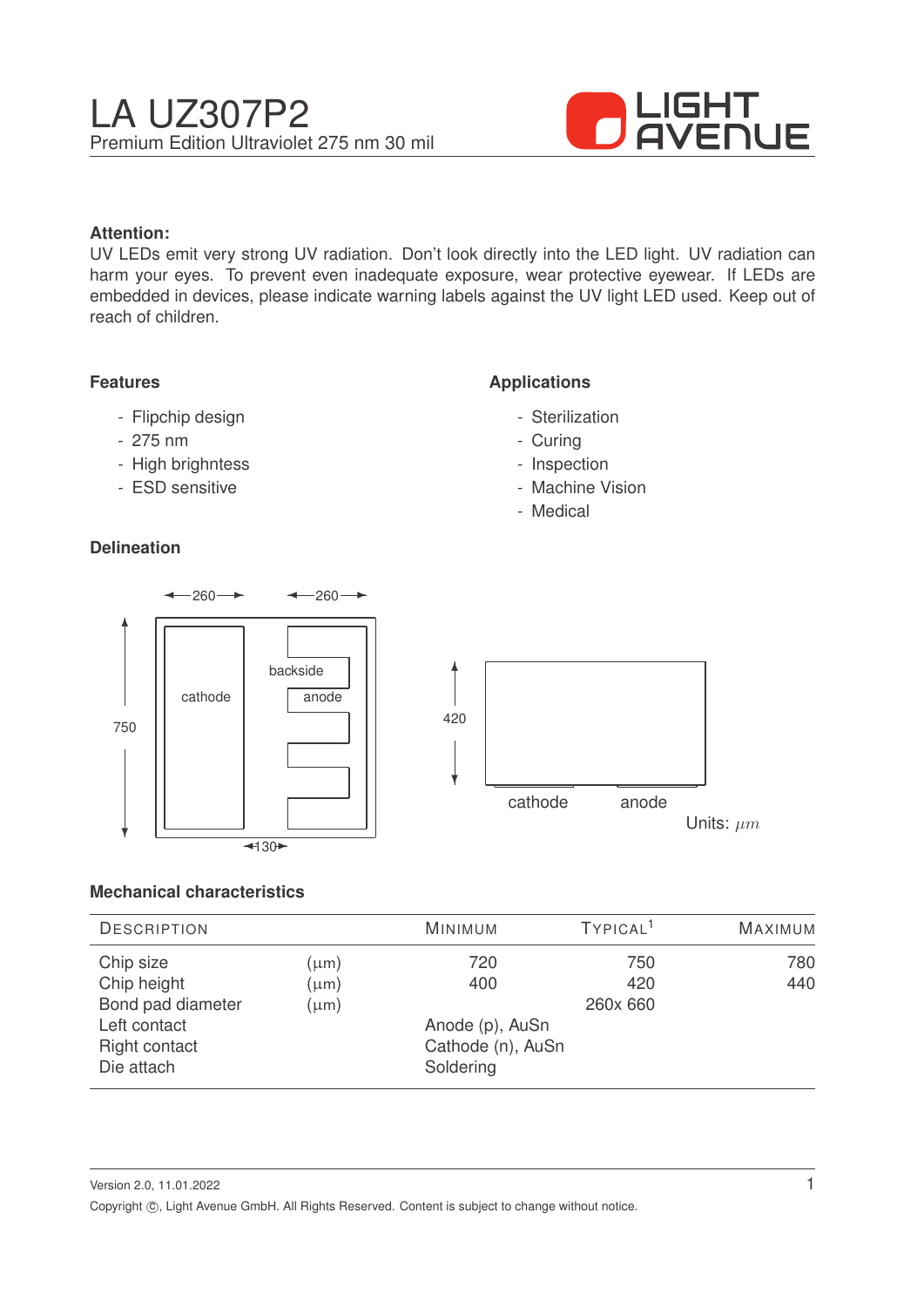

# Electro-optical characteristics ( $T_A = 25^{\circ} \text{C}$ )<sup>2</sup>

| PARAMETER       | <b>SYMBOL</b>    | CONDITION                          | MIN. | TYP <sup>1</sup> | MAX. | UNIT |
|-----------------|------------------|------------------------------------|------|------------------|------|------|
| Forward voltage | $V_F$            | $I_F = 100 \text{ mA}$             | 4.50 |                  | 7.50 |      |
| Reverse voltage | $V_R$            | not designed for reverse operation |      |                  |      |      |
| Peak wavelength | $\lambda_{peak}$ | $I_F = 100 \text{ mA}$             | 270  |                  | 286  | nm   |
| Radiant power   | $\Phi_e$         | $I_F = 100 \text{ mA}$             | 6.4  |                  |      | mW   |
|                 |                  |                                    |      |                  |      |      |

## $\mathsf{Maximum}$  ratings  $(T_A = 25^{\circ} \mathsf{C})^3$

| PARAMETER                   | <b>SYMBOL</b> | <b>VALUE</b> | UNIT          |
|-----------------------------|---------------|--------------|---------------|
| Operating temperature range | $T_{op}$      | $-1070$      | $^{\circ}$ C. |
| Forward current             | $I_F$         | 100          | mA            |
| Pulse current               | $1_{P}$       | 100          | mA            |
| Junction temperature        | $T_i$         | 80           | $^{\circ}$ C  |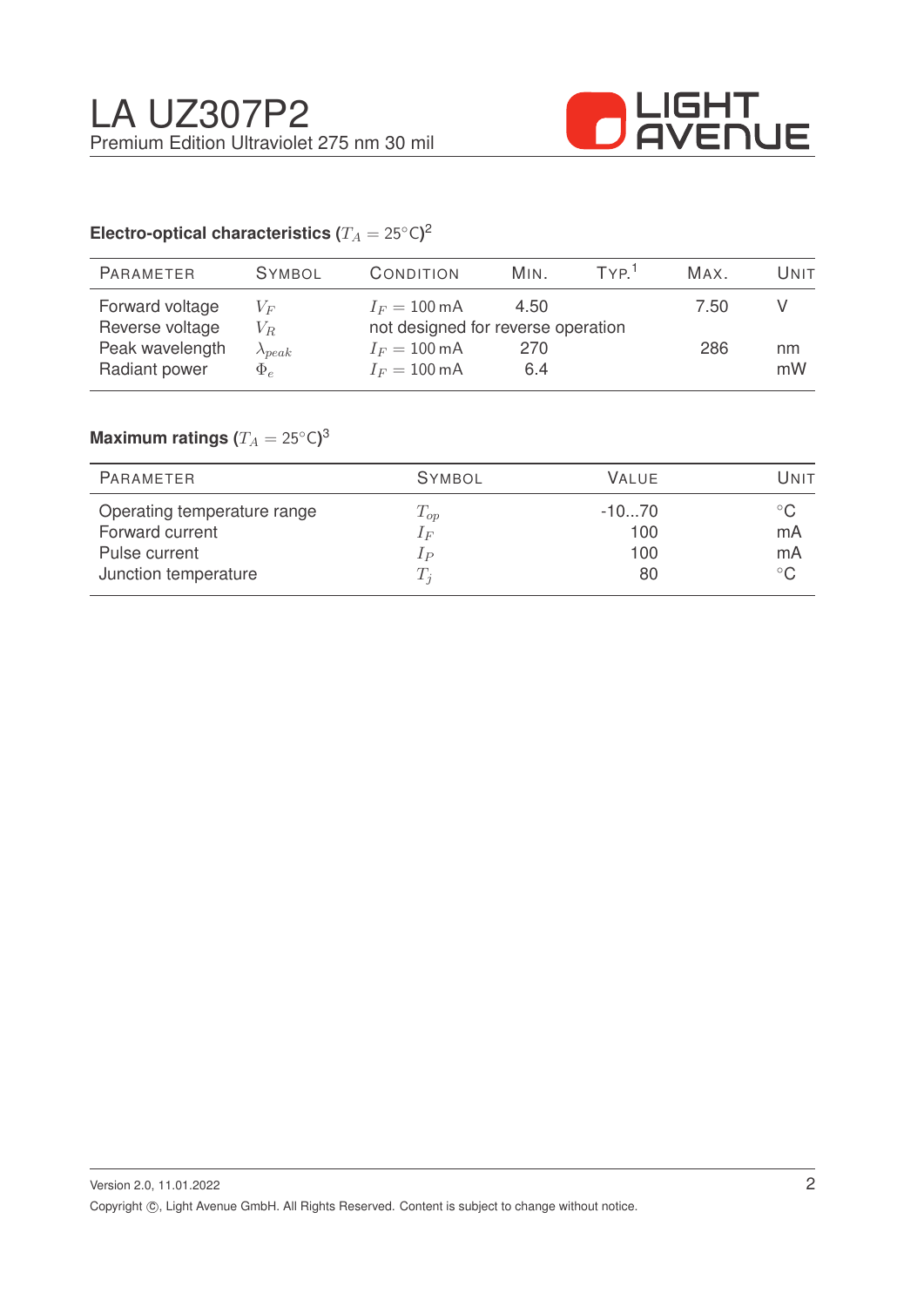

#### **Handling and Storage Conditions**

Storage time for wafers in sealed condition is not limited by the die itself, but may be limited by the adhesion of the blue foil (storage ambient conditions:  $T_a = 15...30^{\circ}$ C; relative humidity: < 60%, vertical storage). Customer has to make sure that there is no glue from the adhesive foil on the backside either by a die shear test or by visual inspection of the backside before production. The hermetically sealed shipment lot shall be opened under temperature and moisture controlled cleanroom environment only. Customers have to follow the according rules for desposition as the material can be hazardous for humans and the environment. Chips are placed on a blue foil, which may contain the following substance in a concentration of circ.18% wt: Bis (2 ethyl(hexyl)phthalate) (DEHP) [CAS #: 117-81-7; EC # 204-211-0]. Dice have to be handled ESD sensitive.

#### **Packing**

Chips are placed on a blue foil inside a 6 inch ring or alternatively on a blue foil (mylar). For shipment the wafers of a shipment lot are arranged to stacks. Please use the recycling operators familiar to you. If required you can ask for our help. Please get in touch with your nearest sales office. By agreement we will take packing material back, if sorted. Transport costs of any kind must be paid by customers. For packing material that is returned to us unsorted or which we are not obliged to accept, any costs incurred will be invoiced to you.

#### **Design Objectives**

The chip design was developed and released based on the producer's standard assembly procedures and packaging. Bond strength properties are in accordance to MIL-STD-750D, method 2037. Whether the chip fits to the customer's products with its according die and wire bond procedures and packaging must be evaluated by the customer himself. If workability problems arise after this release a mutually conducted problem solving procedure has to be set up, if the chips are suspected of contributing to the problems.The chips are produced with best effort, but on chip level a subset of the chip characteristics can be determined only. Performance of the chip in the customer's products can only be determined by the customer himself.

#### **Returns and Complaints**

For complaints and returns of material a RMA-number is necessary. Samples for analysis purposes can be send to us without credit.

#### **Shipping Conditions**

If not otherwise arranged, the "General Terms of Business of Light Avenue GmbH" apply for any shipment. If this document is not familiar to you, please request it at our nearest sales office.

Version 2.0, 11.01.2022 Copyright ©, Light Avenue GmbH. All Rights Reserved. Content is subject to change without notice.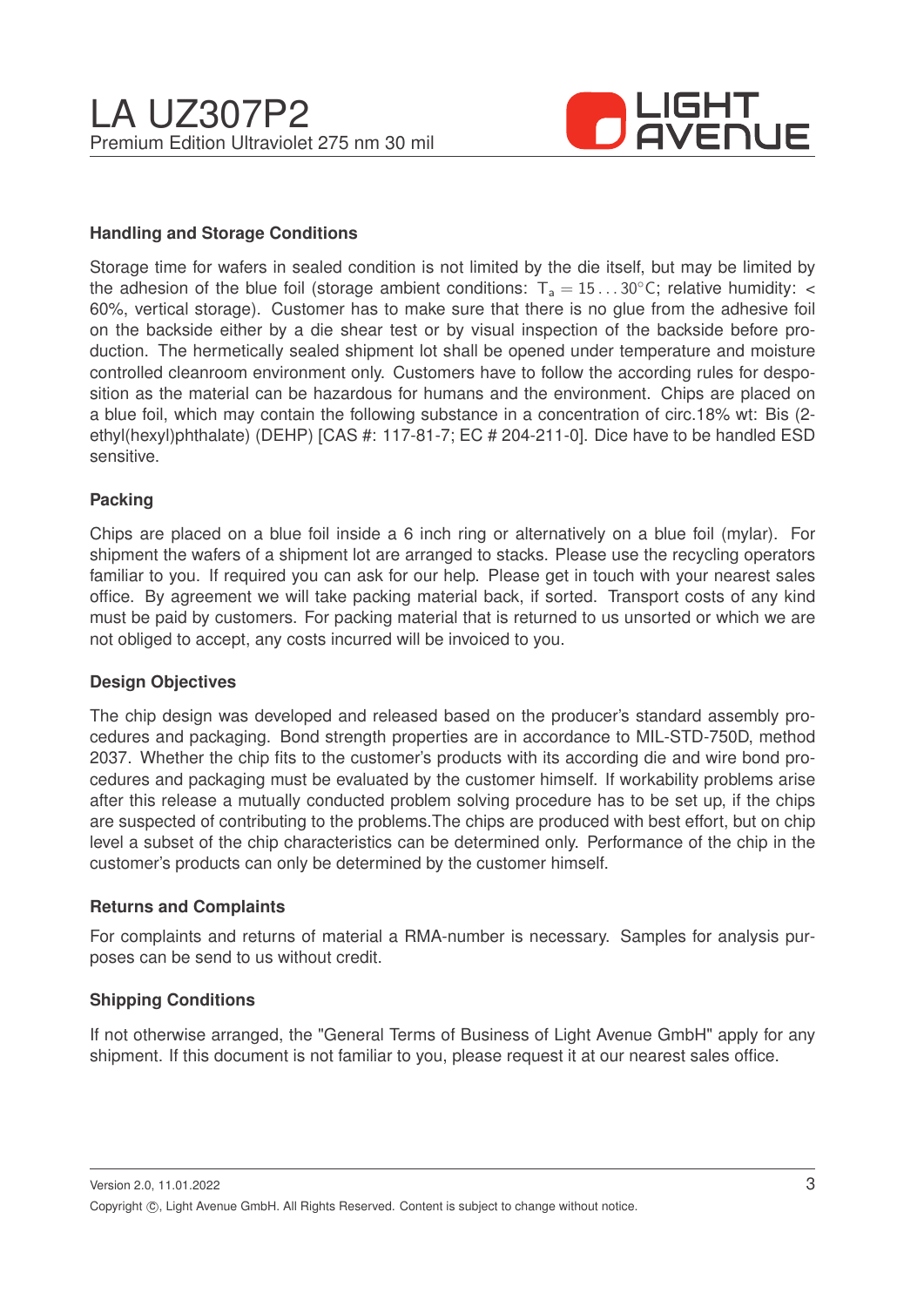

#### **Disclaimer Attention please!**

- **Components used in life-support devices or systems must be expressly authorized for such purpose!**

Critical components<sup>4</sup> may only be used in life-support devices<sup>5</sup> or systems with the express written approval by us.

- All products, product specifications and data to improve reliability, function, design or otherwise are subject to change without notice .
- Light Avenue GmbH, its affiliates, agents, and employees, and all persons acting on its or their behalf, disclaim any and all liability for any errors, inaccuracies or incompleteness contained in any datasheet or in any other disclosure relating to any product. Light Avenue makes no warranty, representation or guarantee regarding the suitability of the products for any particular purpose or the continuing production of any product. To the maximum extent permitted by applicable law, Light Avenue disclaims (i) any and all liability arising out of the application or use of any product, (ii) any and all liability, including without limitation special, consequential or incidental damages, and (iii) any and all implied warranties, including warranties of fitness for particular purpose, non-infringement and merchantability. Statements regarding the suitability of products for certain types of applications are based on Light Avenue's knowledge of typical requirements that are often placed on Light Avenue's products in generic applications. Such statements are not binding statements about the suitability of products for a particular application. It is the customer's responsibility to validate that a particular product with the properties described in the product specification is suitable for use in a particular application. Parameters provided in datasheets and/or specifications may vary in different applications and performance may vary over time. All operating parameters, including typical parameters, must be validated for each customer application by the customer's technical experts. Product specifications do not expand or otherwise modify Light Avenue's terms and conditions of business, including but not limited to the warranty expressed therein. Except as expressly indicated in writing, Light Avenue's products are not designed for use in medical, life-saving, or life-sustaining applications or for any other application in which the failure of the Light Avenue product could result in personal injury or death. Customers using or selling Light Avenue products not expressly indicated for use in such applications do so at their own risk. Please contact authorized Light Avenue personnel to obtain written terms and conditions regarding products designed for such applications. No license, express or implied, by estoppel or otherwise, to any intellectual property rights is granted by this document or by any conduct of Light Avenue. Product names and markings noted herein may be trademarks of their respective owners.
- The information describes the type of component and shall not be considered as assured characteristics. Due to technical requirements components may contain dangerous substances. For information on the types in question please contact our Sales Organization.
- Lead free product RoHS compliant.
- The quality level of the final visual inspection shall comply to an AQL of 1.0 (according to MIL-STD-105E, level II), if the customer performes an incoming visual inspection of a shipment.